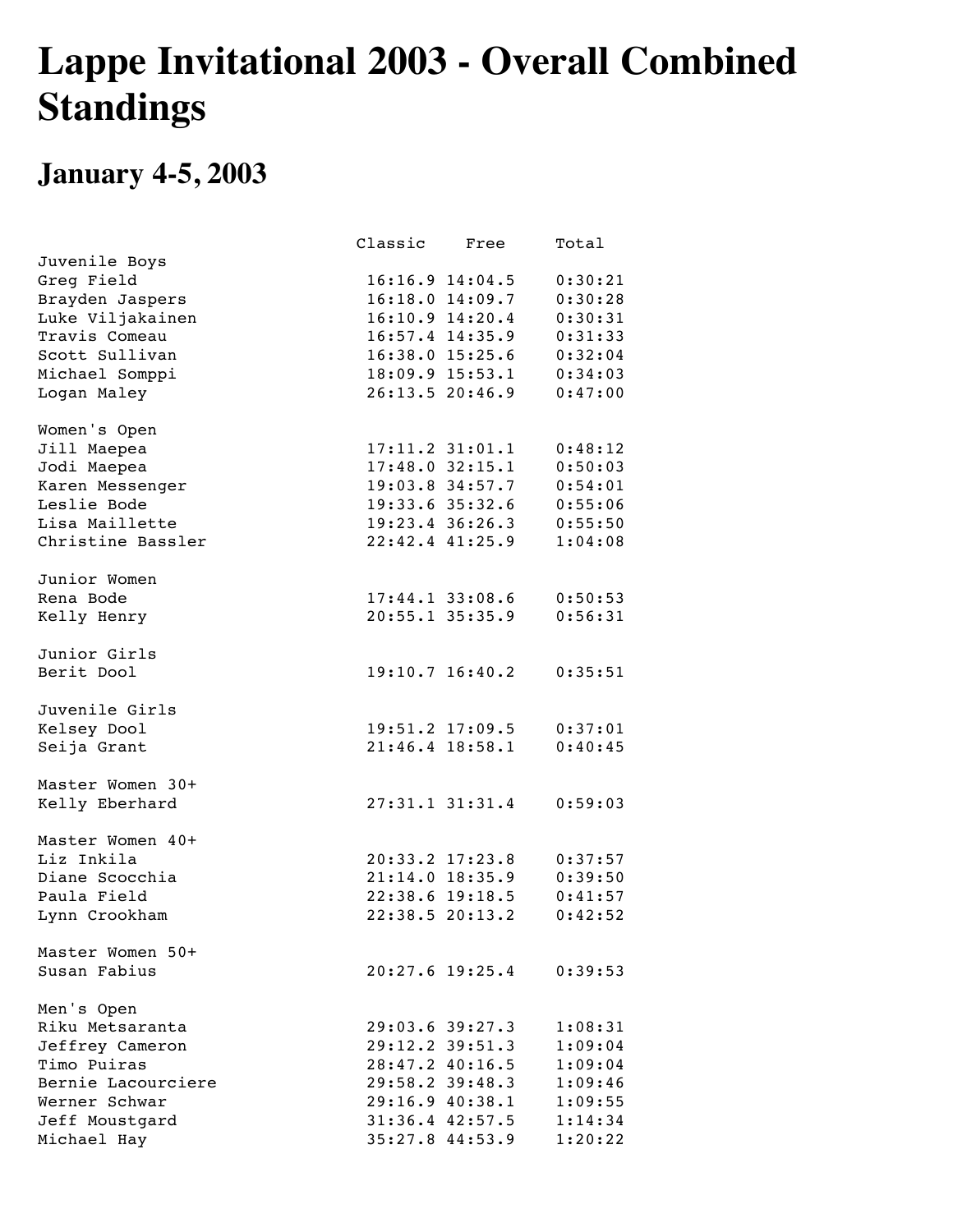| Junior Men            |                     |                              |
|-----------------------|---------------------|------------------------------|
| Sean Crooks           |                     | 28:17.8 38:45.9 1:07:04      |
| Rob Mettam            |                     | 36:35.6 49:41.1 1:26:17      |
|                       |                     |                              |
| Junior Boys           |                     |                              |
| Chris Butler          |                     | 30:00.7 27:05.0 0:57:06      |
| Matt Schoales         |                     | 34:17.0 30:40.4 1:04:57      |
|                       |                     |                              |
| Master Men 40+        |                     |                              |
| Paul Inkila           |                     | 33:08.6 29:02.6 1:02:11      |
| Mark Thomas           |                     |                              |
|                       |                     | 35:03.3 30:18.2 1:05:21      |
| Henry Panizza         |                     | 37:28.8 32:04.6 1:09:33      |
| Brian Trendiak        |                     | 37:51.3 34:24.0 1:12:15      |
| Randy Berg            |                     | 42:09.6 34:51.3 1:17:01      |
| Bill Day              |                     | 46:42.3 41:50.8 1:28:33      |
|                       |                     |                              |
| Master Men 50+        |                     |                              |
| Jim Cameron           |                     | 42:00.1 37:39.1 1:19:39      |
|                       |                     |                              |
| Girls 5&under         |                     |                              |
| Laura Inkila          |                     | $00:30.3$ $0:25.0$ $0:00:55$ |
|                       |                     |                              |
| Boys 5&under          |                     |                              |
| Colin Cheung          |                     | 00:53.5 0:47.0 0:01:41       |
| Nathan Hay            |                     | $01:09.1$ $0:54.0$ $0:02:03$ |
|                       |                     |                              |
| Boys 6&7              |                     |                              |
| Matthieu Day          |                     | 04:24.5 03:35.1 0:08:00      |
| Cameron Oliver        |                     | 05:28.7 05:02.8 0:10:31      |
| Conn Randall          |                     | 05:37.9 05:19.5 0:10:57      |
| Brady Harkonen        |                     | 06:47.7 07:07.1 0:13:55      |
| Riel Psenicnik        |                     | 08:57.6 07:17.1 0:16:15      |
|                       |                     |                              |
| Girls 6&7             |                     |                              |
| Sarah Hay             |                     | 06:35.5 06:54.9 0:13:30      |
| Rachel Stoot          |                     | 07:07.2 06:26.7 0:13:34      |
|                       |                     |                              |
| Boys 8&9              |                     |                              |
| Evan Palmer-Charrette | 06:26.005:46.2      | 0:12:12                      |
|                       |                     |                              |
| Brandon Bosinger      | 09:39.909:54.2      | 0:19:34                      |
|                       |                     |                              |
| Girls 8&9             |                     |                              |
| Stephanie Drost       | $07:07.0$ $05:44.7$ | 0:12:52                      |
| Jennifer Hall         | 07:49.706:54.3      | 0:14:44                      |
| Hanna Wainio          | $08:06.5$ $07:51.2$ | 0:15:58                      |
|                       |                     |                              |
| Boys 10&11            |                     |                              |
| Gabe Viljakainen      | $10:44.4$ $09:31.3$ | 0:20:16                      |
| Petri Bailey          | $11:26.9$ $10:56.8$ | 0:22:24                      |
| Jonathan Day          | $12:56.1$ $11:59.4$ | 0:24:56                      |
| Eric Wainio           | $16:32.9$ $11:48.4$ | 0:28:21                      |
|                       |                     |                              |
| Girls 10&11           |                     |                              |
| Lindsay Inkila        | $11:03.8$ 09:28.2   | 0:20:32                      |
| Kara Jaspers          | $10:59.3$ $09:34.0$ | 0:20:33                      |
| Allanna Hamilton      | $13:10.1$ $11:39.1$ | 0:24:49                      |
| Aisa Kuper-psenicnik  | 20:37.7 21:35.9     | 0:42:14                      |
|                       |                     |                              |
| Boys 12&13            |                     |                              |
| Todd Inkila           | $12:35.9$ $11:00.8$ | 0:23:37                      |
| Christopher Hamilton  | 13:59.1 10:53.1     | 0:24:52                      |
|                       |                     |                              |